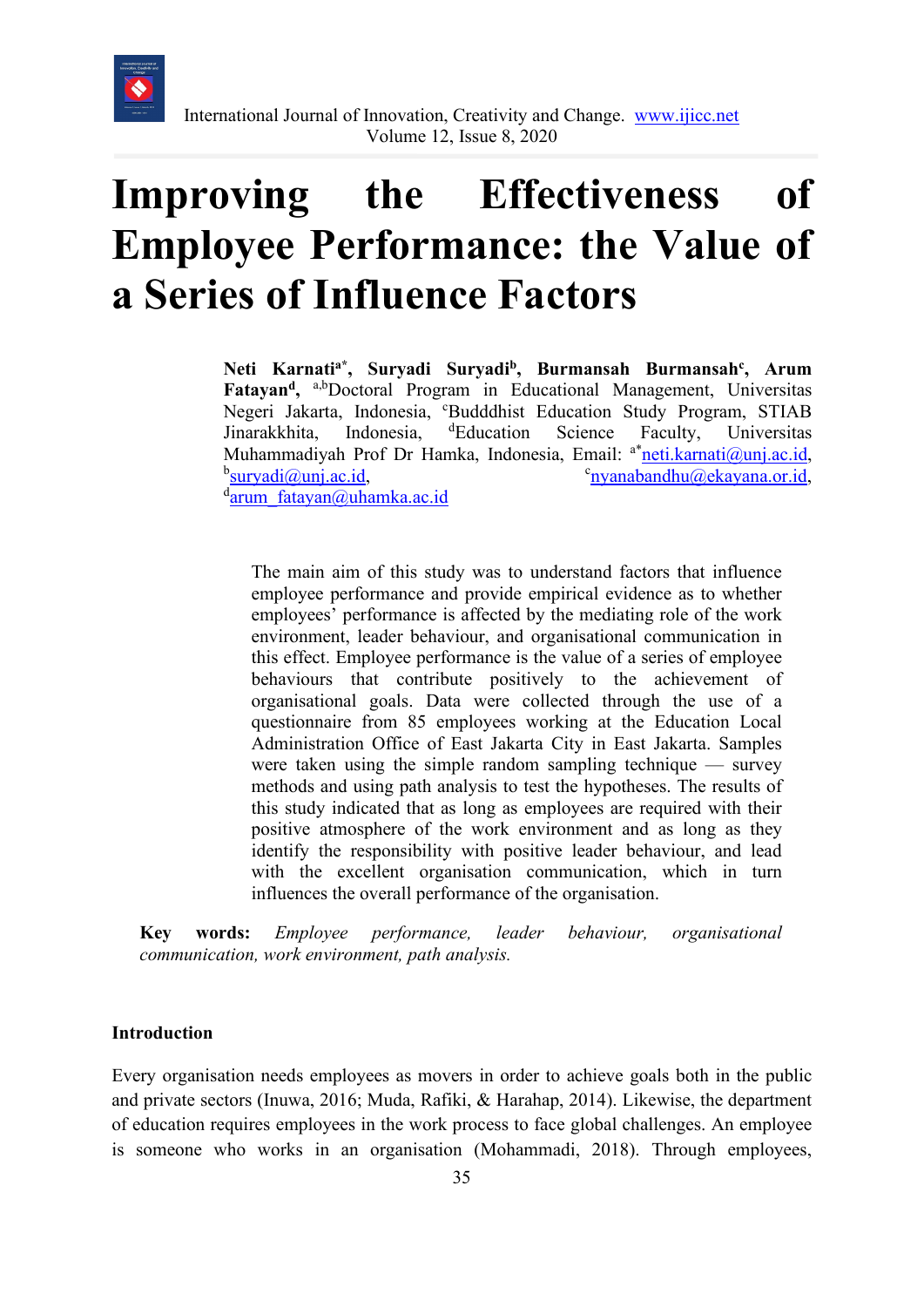

organisational goals can be achieved. This shows that the government needs particular employees who have the main task in managing education. The government needs people who are able to manage education well so that educational goals are achieved (Luarn & Huang, 2009).

Civil servants, according to Law number 43 of 1999 concerning the amendment to Law number 8 of 1974 concerning matters of staffing, are citizens of the Republic of Indonesia who has fulfilled the specified conditions, appointed by authorised officials and assigned tasks in a state office, or entrusted with the duties of another State, and is paid based on the applicable laws and regulations. Civil servants based on Article 2 paragraph (2) of Law Number 43 of 1999, consist of central and regional government workers. As a state apparatus that is given the trust to regulate and manage education, civil servants are required to have a high quality of work-life and performance in order to meet the goals of education. In addition, employees have an important role in the progress or failure of an organisation (Raptou, Stamatis, & Raptis, 2017). Usually, the performance of an organisation can be seen from the performance of employees or human resources within the organisation itself (Nzuve & Njambi, 2015).

Performance is the extent to which work is done well or poorly. Good or bad performance achieved by employees depends on several factors that influence it (Rorong, 2016). That there is still a lack of employees' sense of responsibility for the work given by the leadership so many jobs are too late to be done by employees in the office (Khan et al., 2015). The work environment has an important role in achieving employee work results. An adequate working environment is certainly more able to improve its performance because the conditions of the work environment provide an atmosphere conducive to work performance (Daud, Holian, & Zhang, 2014). A work environment that is not conducive will result in many civil servants being absent. In addition, there is innumerable unemployment because the workload of civil servants is not commensurate with the number of existing employees. Civil servants who are good performers are usually given more workload by the leaders to a certain condition and will experience boredom with monotonous work. In contrast, those who are bad performers tend to be less trusted to complete heavy and dangerous jobs (Dolly & Nonyelum, 2018). As a result, this group of civil servants will experience under-employment and job loss.

Communication is part of daily human activities as social beings. By communicating, humans can convey what is being felt or wanted. In addition to socialising, communication is also often used to convey information (Raptou et al., 2017). In organisations, it is vital to have effective communication between all members of the organisation (Shonubi & Akintaro, 2016). With effective organisational communication, it is expected that the performance of each employee can be improved (Babatunde, 2015). The leader's behaviour can affect the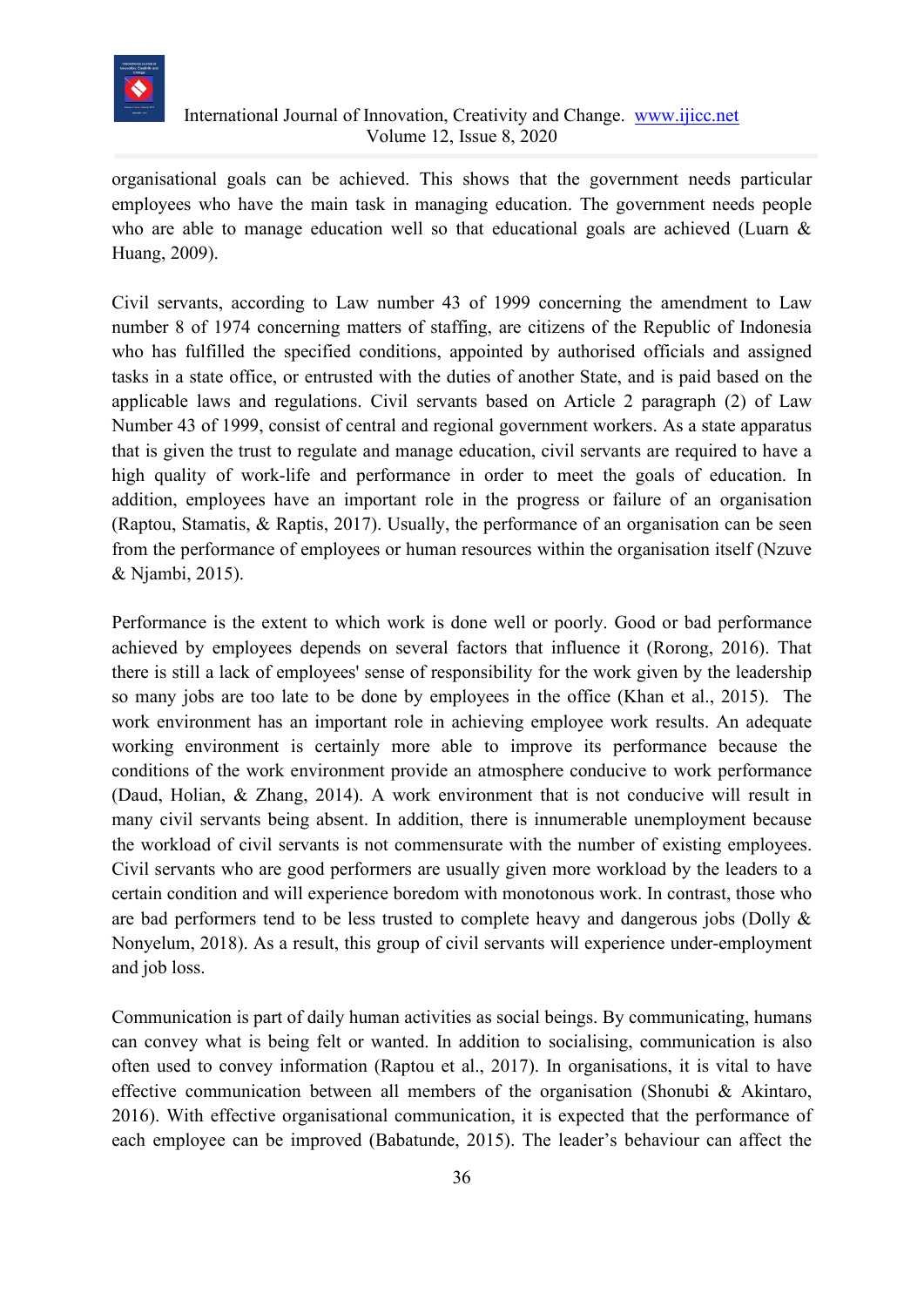

performance of its members inside or outside the room because the leader will always be an example or role model for each of its members. If the dreamer is not disciplined and does not do his job properly, it can affect the performance of its members and make members less motivated to work so that the member performance decreases (Burmansah, Rugaiyah, & Mukhtar, 2019).

#### **Theoretical background**

## *Performance*

Theories of job performance suggest that the performance domain is multifaceted and that it is likely to include dimensions that are not high or even positively correlated (Pynes & Lombardi, 2002). Performance can formally be defined as the value of a series of employee behaviours that contribute either positively or negatively to the achievement of organisational goals (Colquitt, LePine, & Wesson, 2018).

Job performance is a function of knowledge, skills, abilities, and motivation directed at roleprescribed behaviour, such as formal job responsibilities (Jex & Britt, 2015). Employee performance can be seen from knowledge, skills, abilities, and motivation directed at good employee behaviour such as having good job responsibilities (Armstrong, 2017; Malik, Ahmad, Gomez, & Ali, 2011). The factors that affect performance, among others, were stated by Armstrong and Baron as follows: 1) personal factors, indicated by skill level, possessed competence, motivation, and individual commitment; 2) leadership factor, determined by the quality of drive, guidance, and support by managers and team leaders; 3) team factors, shown by the quality of support provided by co-workers; 4) system factors, indicated by the existence of work systems and facilities provided by the organisation; and 5) contextual or situational factors, shown by high levels internal and external environmental pressures and changes (Baron & Armstrong, 2008). According to Hersey, Blanchard, and Johnson (2012), employee performance can be influenced by factors of leader behaviour, work environment and the existence of effective communication within the organisation.

## *Leadership Behaviour*

In discussing the behaviour of the leader, it is first necessary to understand the nature of the behaviour. Behaviour is always goal-oriented. In other words, the behaviour is driven by the desire to achieve goals. Behaviour is any effort made by someone to influence their subordinates to cooperate in achieving organisational goals. A leader is someone who has the expertise to lead, the ability to influence the founder's opinion of a person or group of people without asking the reasons (Veithal, 2013). Leader behaviour is motivational to the extent that it makes the satisfaction of subordinates' needs contingent on effective performance and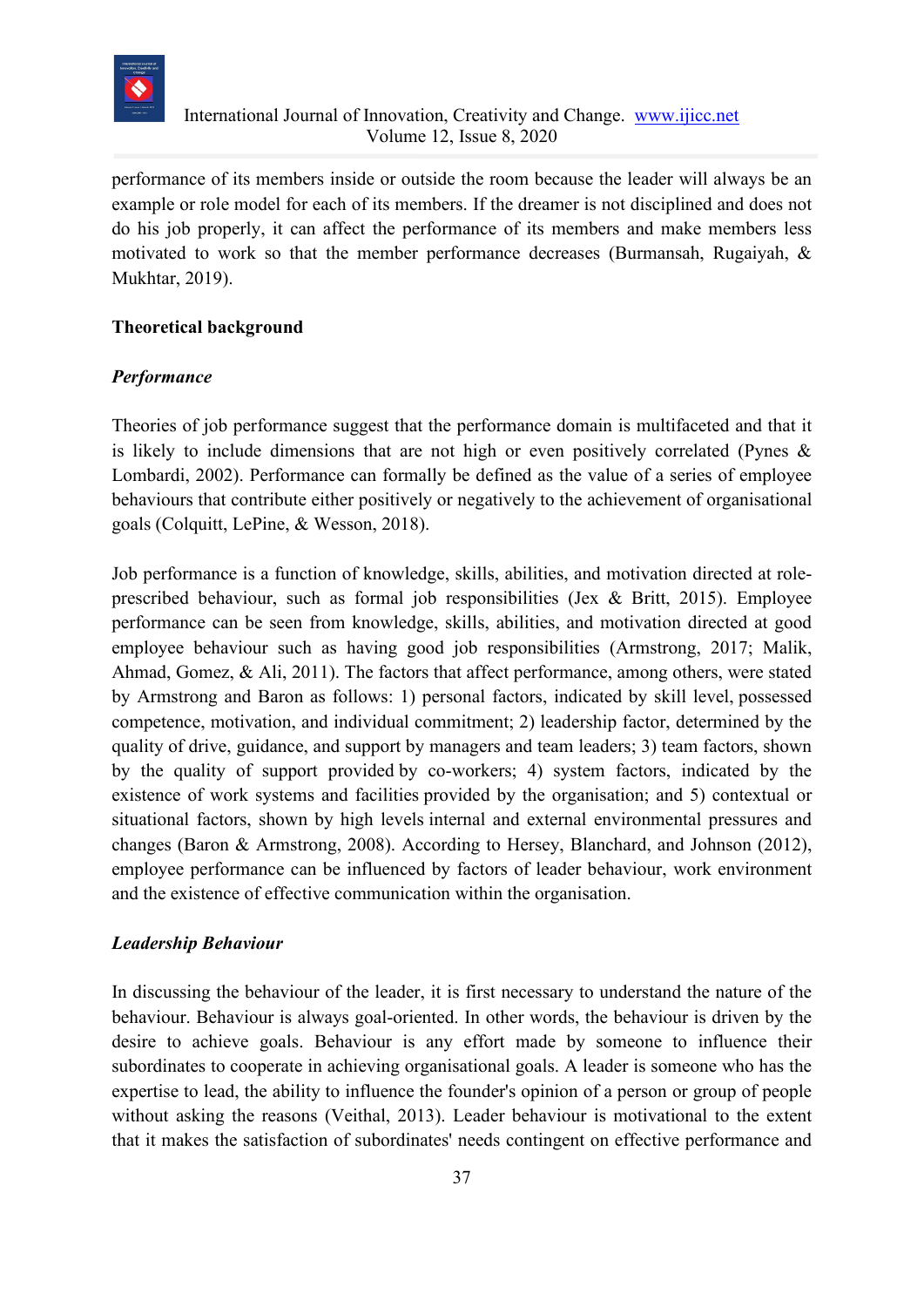

that it complements the environment of subordinates by providing guidance, clarity of direction, and rewards necessary for effective performance (Gibson, 2012; Wulandari, 2019).

Leader behaviour reflects part of the process of leadership, goals are set, roadblocks are removed, people are providing encouragement, and at the same time, these behaviours have an impact upon the attitudes, motivation, and behaviour of the members of the groups (Pierce & Newstrom, 2010). Leader behaviour reflects part of the leadership process, which is tasked with setting goals, removing obstacles, providing encouragement and at the same time leader behaviour can have an impact on the attitudes, motivations, and behaviours of group members including in communicating with colleagues (Evangelinou, Orthodoxia, Kourtesopoulou, & Kriemadis, 2019). All of these leader behaviours can ultimately improve a conducive work environment and employee performance. Based on the discussion of various theories of leader behaviour, it can be concluded that the behaviour of a leader is any effort made by someone to influence subordinates to want to work together to achieve organisational goals. With the following indicators, provision of motivation, provision of clarity, provision of guidance, increase satisfaction, and commitment (Burmansah, Sujanto, & Mukhtar, 2019; Fatayan, Hanafi, & Sari, 2019; Mubarak, 2014).

## *Work Environment*

The work environment in an organisation is very important to consider. The work environment has a direct influence on the employees who carry out their work. A good work environment for employees can improve the performance of these employees (Zainie, Hamid, & Hassan, 2015). Conversely, an inadequate work environment will reduce employee performance. A working environment condition is said to be good or appropriate if humans can carry out activities in an optimal, healthy, safe and comfortable manner. The suitability of the work environment can be seen as a result of a long period of time. Furthermore, unfavourable work environments can require more labour and time and do not support obtaining an efficient work system design (Malik et al., 2011).

The work environment must also be created by effective leader behaviour (Janasz, Dowd, & Schneider, 2018). The work environment is a combination of all workplace conditions, such as issues of health and safety, employee treatment and behaviour, and hours of work. The work environment can influence employee attitudes and perceptions, as well as other performance outcomes. The work environment can occur with a combination of all workplace conditions, such as health and safety issues, medication and worker behaviour and working hours. Furthermore, the work environment can affect employee attitudes and perceptions, as well as employee performance results (Davidson & Fielden, 2003). The work environment needs to be owned by every organisation because it can influence employees in their work and the ability to obtain scarce resources (Jones, 2012). The work environment is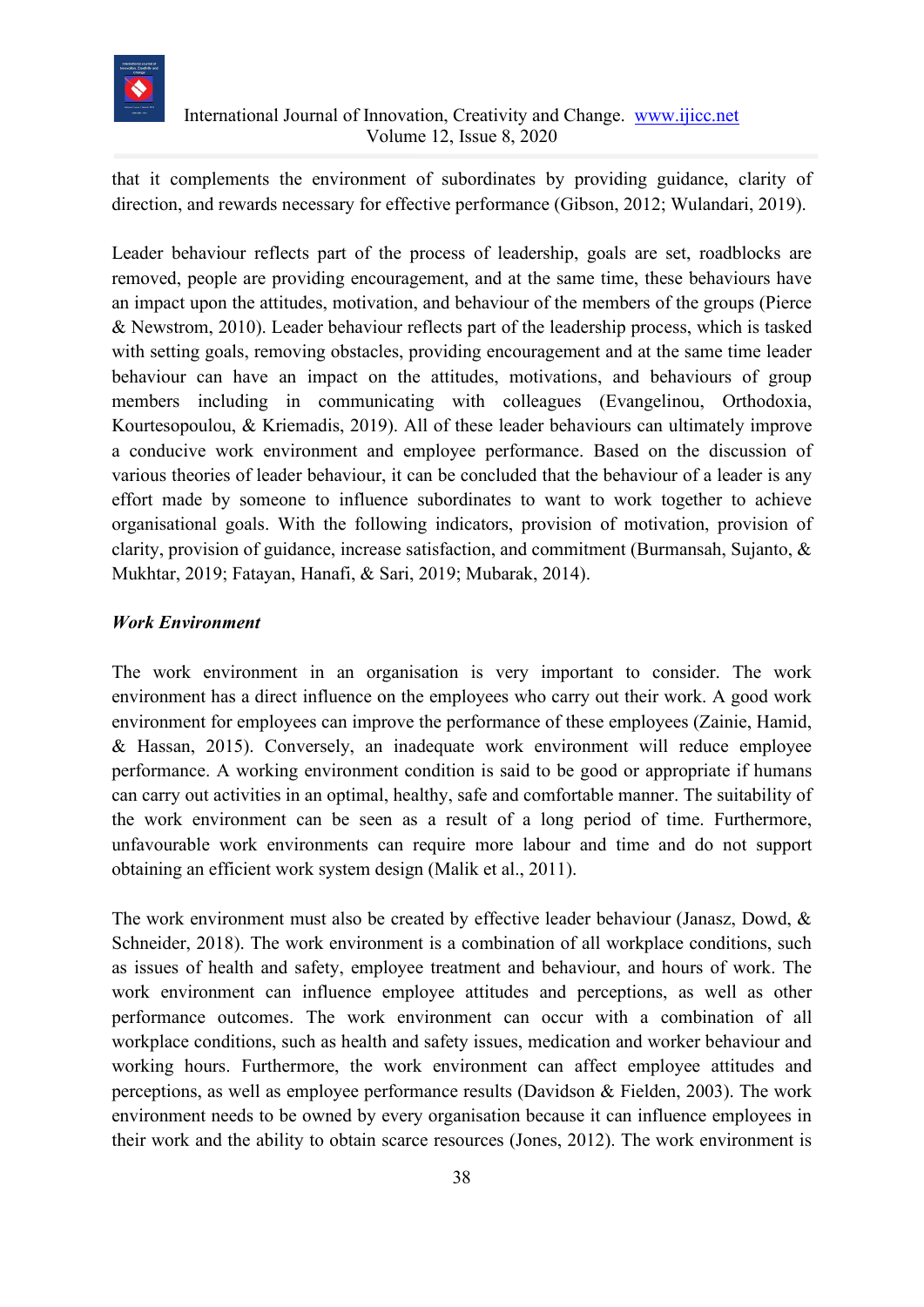

the overall tools and materials faced, the surrounding environment in which a person works, his work methods, and his work arrangements both as individuals and as groups. It means that effective work arrangements, as well as the task of the leader, can influence a conducive work environment (Sedarmayanti, 2001).

The work environment includes the attitudes of employees toward the tasks and their communication with each other and with their supervisors. Each work environment develops a style or work climate, which influences how decisions are made and define typical patterns of interaction at work (Tyson, Jones, & Elcock, 2011). Furthermore, one of management's most significant responsibilities is to provide employees with adequate working conditions and a supportive environment to eliminate or minimise performance obstacles (Byars, Rue, & Ibrahim, 2016). A work environment is a place where work is done. When present at work, the work environment should involve physical geographical location and the surrounding environment (Ripki, 2019). The work environment consists of the system of work, the design of jobs, working conditions and the ways in which people are treated at work by their managers and co-workers. Well-being is achieved when the account is taken in designing the work system and the jobs in the needs of the people concerned. Working conditions need to meet health and safety requirements (Armstrong, 2009).

## *Organisational Communication*

Organisational communication is the process of creating and exchanging problems within a network of interdependent relationships to cope with environmental uncertainty (Goldhaber, 1993). Organisational communication is the process of sending and receiving messages in organisations within formal and informal groups of organisations (Cragan, Wright, & Kasch, 2008). If the organisation is getting bigger and more complex, then so is communication. Formal communication is communication that is approved by the organisation itself and is oriented towards the interests of the organisation. It contains in the form of ways of working within the organisation, productivity, and various jobs that must be done in the organisation, for example, memos, policies, statements, press conferences, and official letters. The informal communication is communication that is socially approved. The orientation is not on the organisation, but rather on individual members (DeVito, 2019).

The organisational communication function consists of (a) communication in certain ways acts to control the behaviour of members of the organisation, (b) communication maintains motivation by explaining to members what must be done, how well their work is done, what can be done to improve performance if the results are not good, (c) communication provides a way out for emotional expression of feelings and to meet social needs, and (d) communication provides the information needed by a person and group to make a decision (Robbins & Judge, 2016).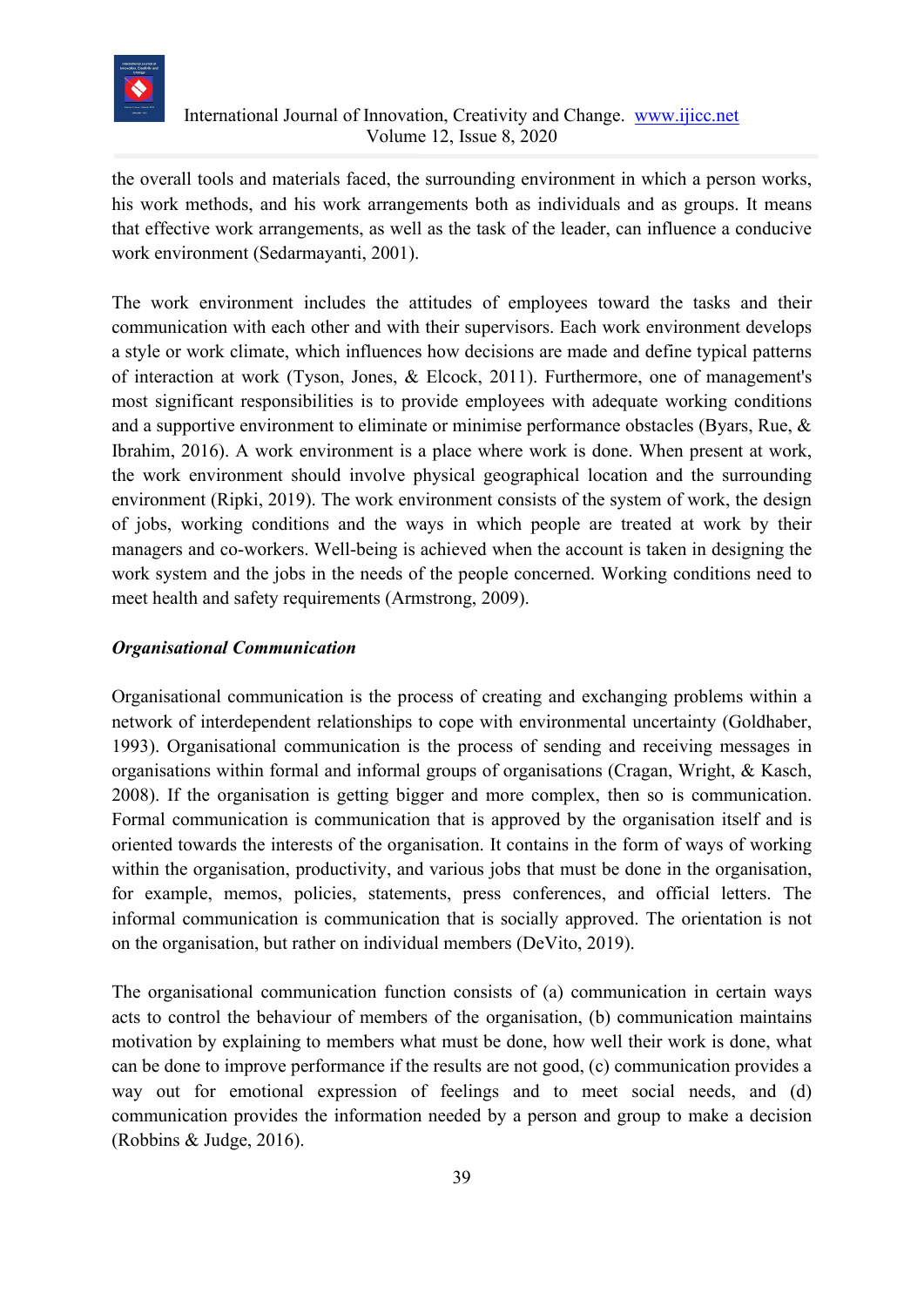

The characteristics of effective communication are: an understanding, pleasure, attitude, good social relations, and actions (Tubbs & Moss, 2002). Communication in organisations can be divided into two parts, namely: formal communication and informal communication (Robbins & Coulter, 2017). Both types of organisational communication are needed to facilitate sending messages from one person to another in realising the goals of the organisation. Based on the direction of the current flow of messages in organisational communication that can be distinguished, there are several forms of organisational communication, namely: downward communication, upward communication, laterally communication or diagonally communication (Robbins & Coulter, 2017).

#### **Method**

#### *Research Approach*

This research uses the quantitative approach including a survey method with causal techniques. This study analyses the effect of one variable on another (Sekaran, 2016). The variables tested consisted of four variables, namely leader behaviour  $(X_1)$ , work environment  $(X_2)$ , organisational communication  $(X_3)$ , and employee performance  $(Y)$ .





## *Participants*

This research was conducted at the East Jakarta local Administration Office of the Department of Education, which is located at Jl. Dr. Soemarno, Penggilingan, Cakung, East Jakarta. This research was conducted from December 2018 to April 2019. The population of this research is all employees in the East Jakarta City Administration Office, consisting of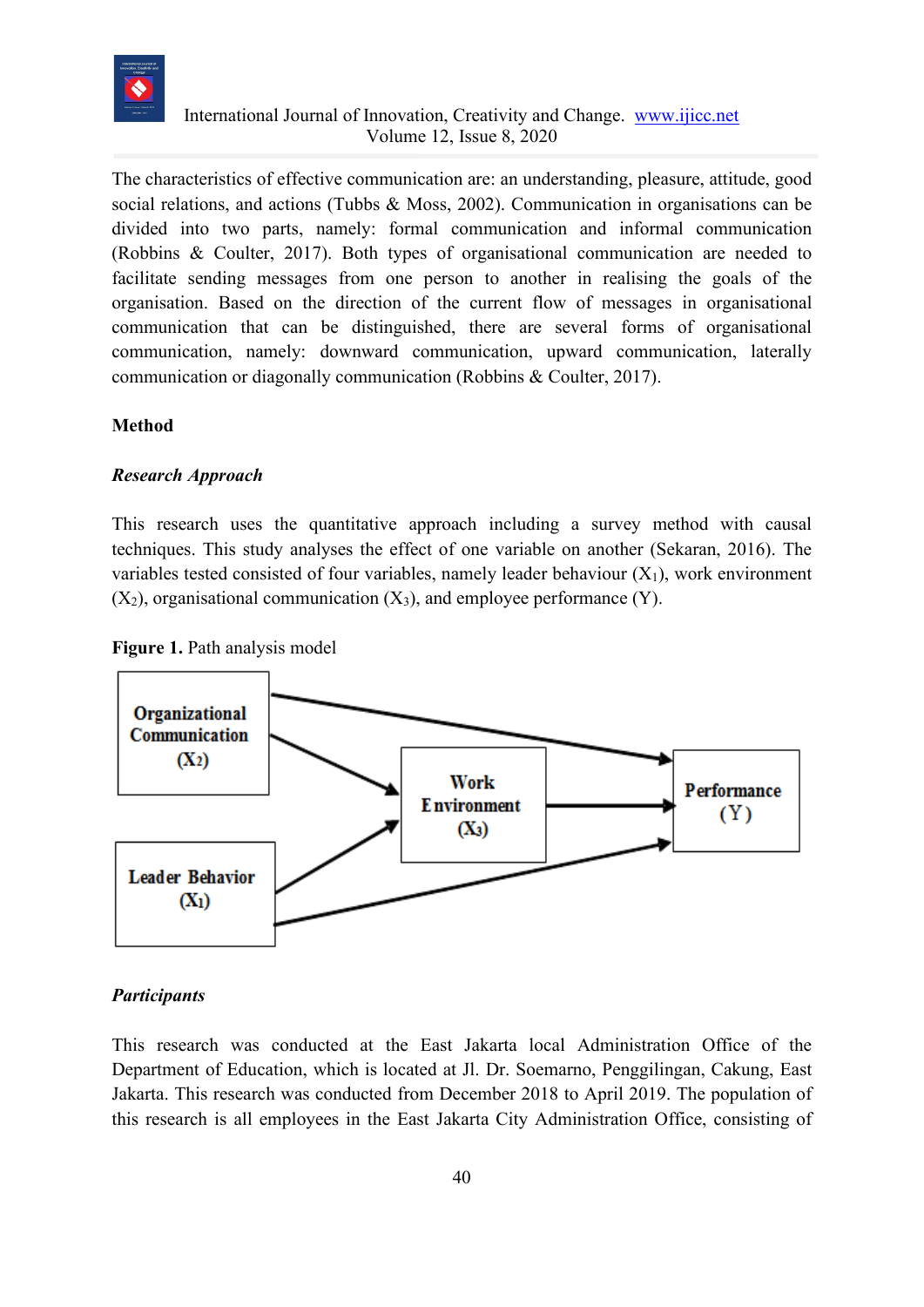

108 people. The sample in this study was taken using the simple random sampling technique. Researchers used the formula in the opinion of Slovin, which obtained a sample of 85 people.

# *Data Collections*

To obtain data in this research, a questionnaire was used for the four variables: Leader Behaviour  $(X_1)$ , Organisational Communication  $(X_2)$ , Work Environment  $(X_3)$ , and Employee Performance (Y). In collecting research data, questionnaires were used for the variables of leader behaviour, work environment and organisational communication. While the employee performance variable questionnaire was given to respondents of the Head of the Education Office of the East Jakarta City Administration, who became the study sample. All the research instruments have been tested and analysed by the validity test and all the instruments had high reliability. Thus, all the instruments could be used in the research to obtain data. Furthermore, data collected in this study were analysed using descriptive statistical techniques and inferential analysis. Descriptive statistical analysis is used to present data, data size, central size, and size of the distribution.

## *Data Analysis*

Research hypothesis testing is done by the path analysis technique based on the research design that has been described. To determine the effect of each variable, a hypothesis analysis is performed by finding the coefficient of each path from the exogenous variable to the endogenous variable.

## **Results**

Before testing the model using the path analysis method, as previously explained, the research data has been tested and meets all the necessary requirements. One very important requirement that must be met is the existence of a significant correlation between the variables that are related and related to one another. However, the relationship that has been proven by the magnitude of the correlation coefficient does not conclude that a relationship occurs between these variables. This is based on the understanding that the correlation coefficient is a coefficient that states the degree or degree of relationship between a number of data variables obtained from the field, processed after going through the various tests required so that the next stage is to test the causal model with path analysis.

From the results of the analysis, it can be seen that all correlations between variables are greater than r table with a significance level of 5% with a free degree of 76 of 0.250. This shows that the relationship between research variables Leader Behaviour  $(X_1)$ , Organisational Communication  $(X_2)$ , Work Environment  $(X_3)$ , and Employee Performance  $(Y)$  are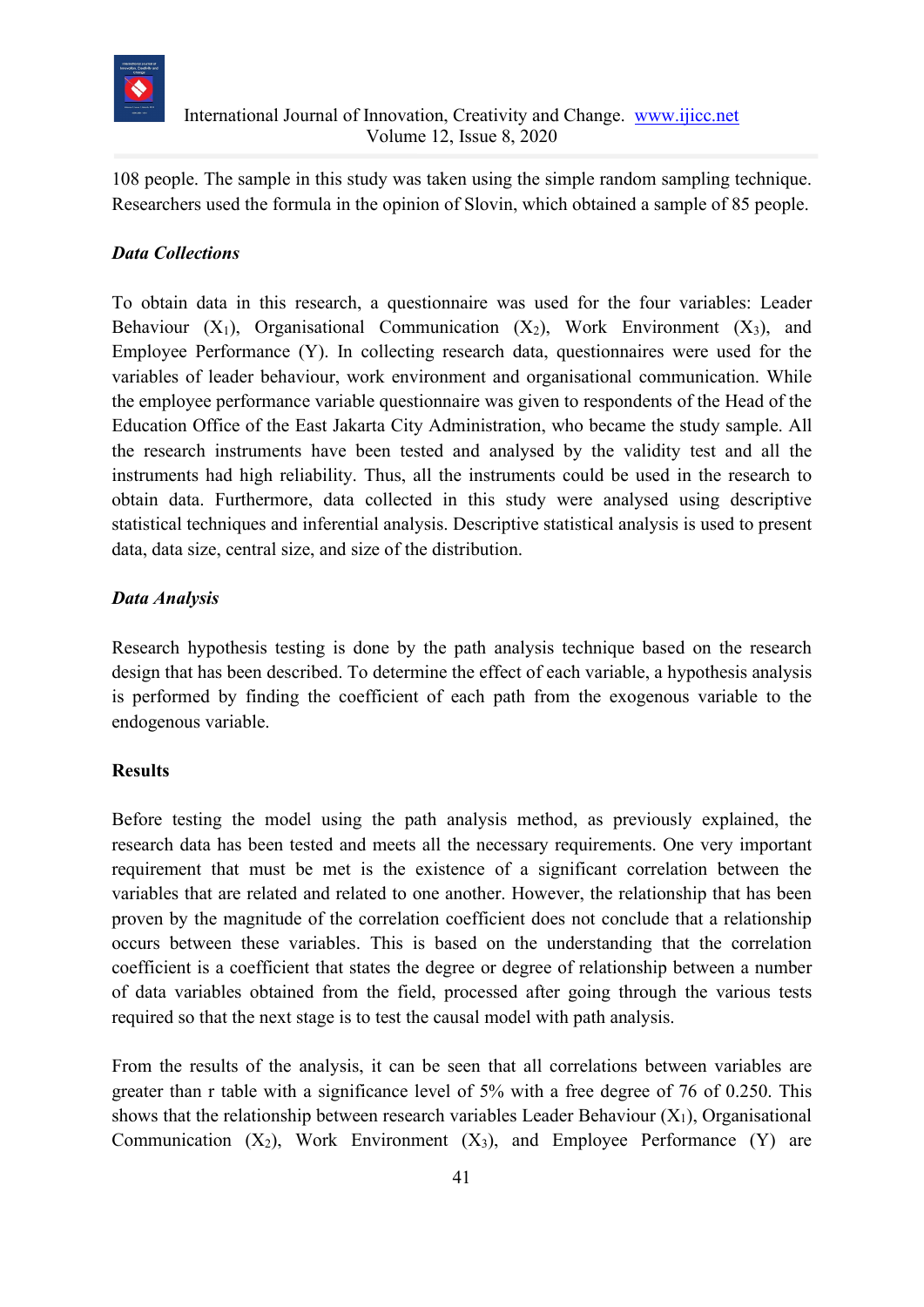

significant with  $\alpha = 0.05$ . The purpose of the path analysis test is to investigate the effect of exogenous variables on endogenous variables so that it can be seen the extent of the influence of exogenous variables on endogenous variables. In this research, the structure of the path analysis model is made: leader behaviour  $(X_1)$ , work environment  $(X_2)$ , and organisational communication  $(X_3)$  on employee performance  $(Y)$ . The Influence of employee performance (Y) on organisational communication  $(X_3)$ , work environment  $(X_2)$  and leader behaviour  $(X_1)$ can be described as follows:

**Figure 2.** Path analysis



#### *Hypothesis Testing 1*

The hypothesis proposed is that Leader Behaviour  $(X_1)$  has a direct positive effect on employee performance (X<sub>4</sub>). Ho:  $\rho$ 41 = 0; H<sub>1</sub>:  $\rho$ 41 > 0. Test criteria; reject H<sub>1</sub> if t<sub>count</sub>  $\leq$  t<sub>table</sub> and accept H<sub>1</sub> if t<sub>count</sub>> t<sub>table</sub> at  $\alpha = 0.05$ . Based on the calculation of the product moment correlation coefficient between leader behaviour and employee performance in the East Jakarta Administrative Office of the Office of Administration, an r-value of 0.7381 was obtained and based on the results of hypothesis testing with the t-test, a t<sub>count</sub> of 9.967 was obtained for one-party test with  $dk = 83$  and the significance level  $\alpha = 0.05$  from the list of significance obtained t<sub>table</sub> or t 0.95 of 1.989. From these figures, it can be seen that t<sub>count</sub> = 9.967> t<sub>table</sub> = 1.989, so it can be concluded that the alternative research hypothesis (Ha) is supported. The result of testing the research hypothesis is  $\rho$ 41 $>$  0, meaning that the path coefficient X<sub>1</sub> to X<sub>4</sub> of 0.7381 is significant at the level  $\alpha$  = 0.05. In other words, this research shows that there is a positive direct effect between the behaviour of leaders and the performance of employees in the East Jakarta Administrative Office of the Office of Education.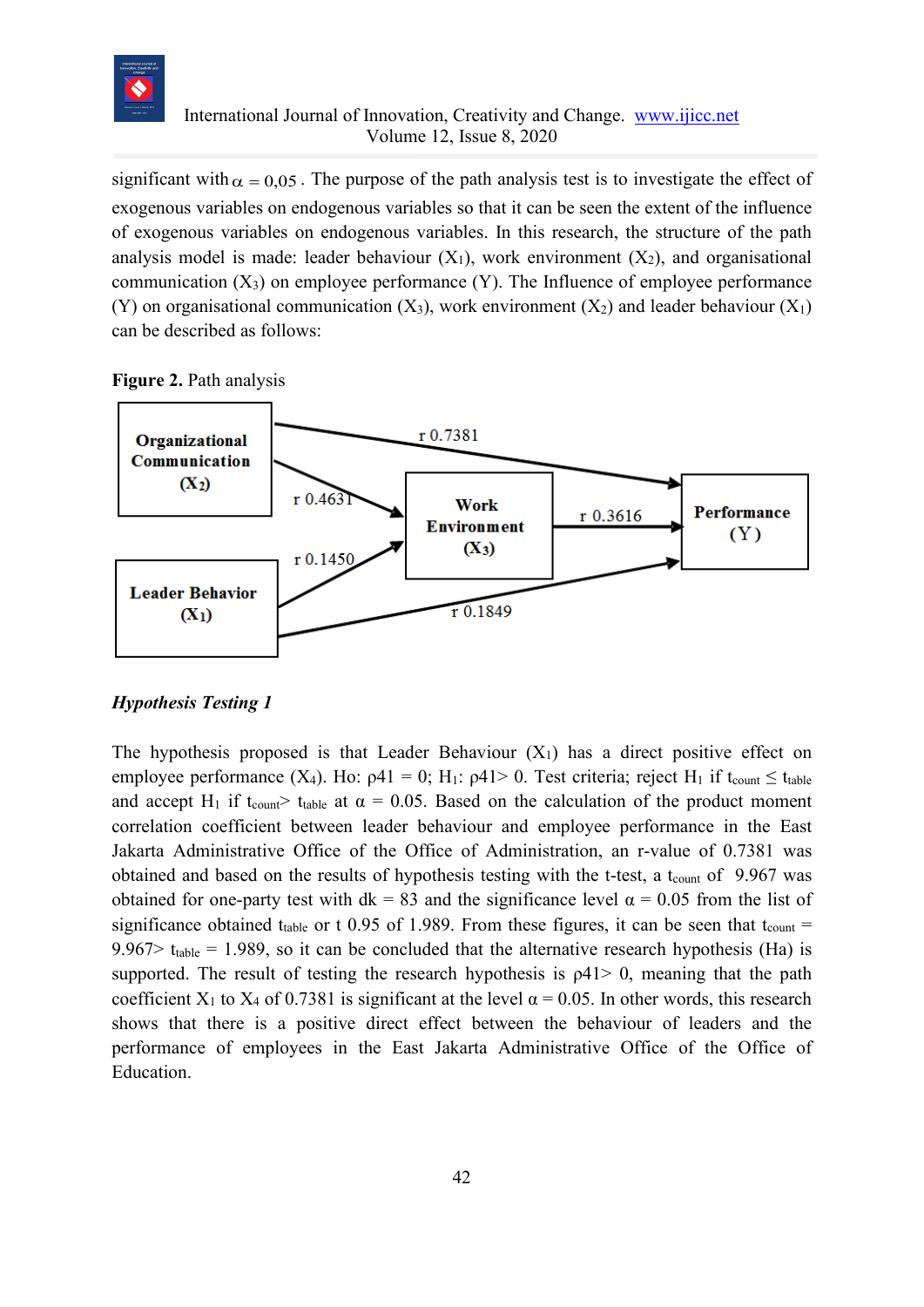

## *Hypothesis Testing 2*

The hypothesis proposed is that the leader's behaviour  $(X_1)$  has a direct positive effect on the work environment (X<sub>3</sub>). H<sub>0</sub>:  $\rho 31 = 0$ ; H<sub>1</sub>:  $\rho 31 > 0$ . Test criteria; reject H<sub>1</sub> if t<sub>count</sub>  $\leq$  t<sub>table</sub> and accept H<sub>1</sub> if t<sub>count</sub> t<sub>table</sub> at  $\alpha = 0.05$ . Based on the calculation of the product moment correlation coefficient between leader behaviour with employee performance in the Office of Education in East Jakarta City Administration Office, the r-value was 0.4631 and based on the results of hypothesis testing with the t-test, a t<sub>count</sub> of  $9.967$  was obtained for one-party test with dk = 83 and significance level  $\alpha$  = 0.05 from the list of significance obtained t<sub>table</sub> or t0.95 of 1.989. From these figures, it can be seen that  $t_{\text{count}} = 5.567 > t_{\text{table}} = 1.989$ , so it can be concluded that the alternative research hypothesis (Ha) previously submitted can be accepted. The results of testing the research hypothesis are  $\rho$ 41 $>$  0, indicating that the path coefficient X<sub>1</sub> to X<sub>3</sub> of 0.4631 is significant at the level  $\alpha$  = 0.05. In other words, this research shows that there is a positive direct effect between the behaviour of leaders and the work environment in the East Jakarta Administration Office of the Office of Education.

#### *Hypothesis Testing 3*

The hypothesis proposed is Organisational Communication  $(X_2)$  has a positive direct effect on the work environment  $(X_3)$ . H<sub>0</sub>:  $\rho 32 = 0$ ; H<sub>1</sub>:  $\rho 41 > 0$ . Test criteria; reject H<sub>1</sub> if t<sub>count</sub>  $\leq t_{\text{table}}$ and accept H<sub>1</sub> if t<sub>count</sub>> t<sub>table</sub> at  $\alpha = 0.05$ . Based on the calculation of the product moment correlation coefficient between organisational communication with the work environment at the East Jakarta Administrative Office of the Office of Education, obtained r-value of 0.1450 and based on the results of hypothesis testing with t-test obtained a t<sub>count</sub> of 9.967 for oneparty test with dk = 83 and significance level  $\alpha$  = 0.05 from the list of significance obtained t<sub>table</sub> or t0.95 of 1.989. From these figures, it can be seen that  $t_{\text{count}} = 2.136 > t_{\text{table}} = 1.989$ , so it can be concluded that the alternative research hypothesis  $(H_a)$  previously submitted can be accepted. The result of testing the research hypothesis is  $\rho$ 41 $>$  0, meaning that the path coefficient X<sub>3</sub> to X<sub>2</sub> of 0.7381 is significant at the level  $\alpha$  = 0.05. In other words, there is a positive direct effect between organisational communication on the work environment in the East Jakarta Administrative Office's Office of Education.

#### *Hypothesis Testing 4*

The hypothesis proposed is organisational communication  $(X_2)$  has a direct positive effect on employee performance  $(X_4)$ . H<sub>o</sub>:  $\rho$  42 = 0; H<sub>1</sub>:  $\rho$ 43> 0. Test criteria; reject H<sub>1</sub> if t<sub>count</sub>  $\leq$  t<sub>table</sub> and accept H<sub>1</sub> if t<sub>count</sub>> t<sub>table</sub> at  $\alpha = 0.05$ . Based on the calculation of the product moment correlation coefficient between Organisational Communication and employee performance in the Office of the Education Office of the East Jakarta Administration, obtained based on the results of testing the hypothesis with the t-test that is obtained  $t_{\text{count}}$  of 1.714 for one-party test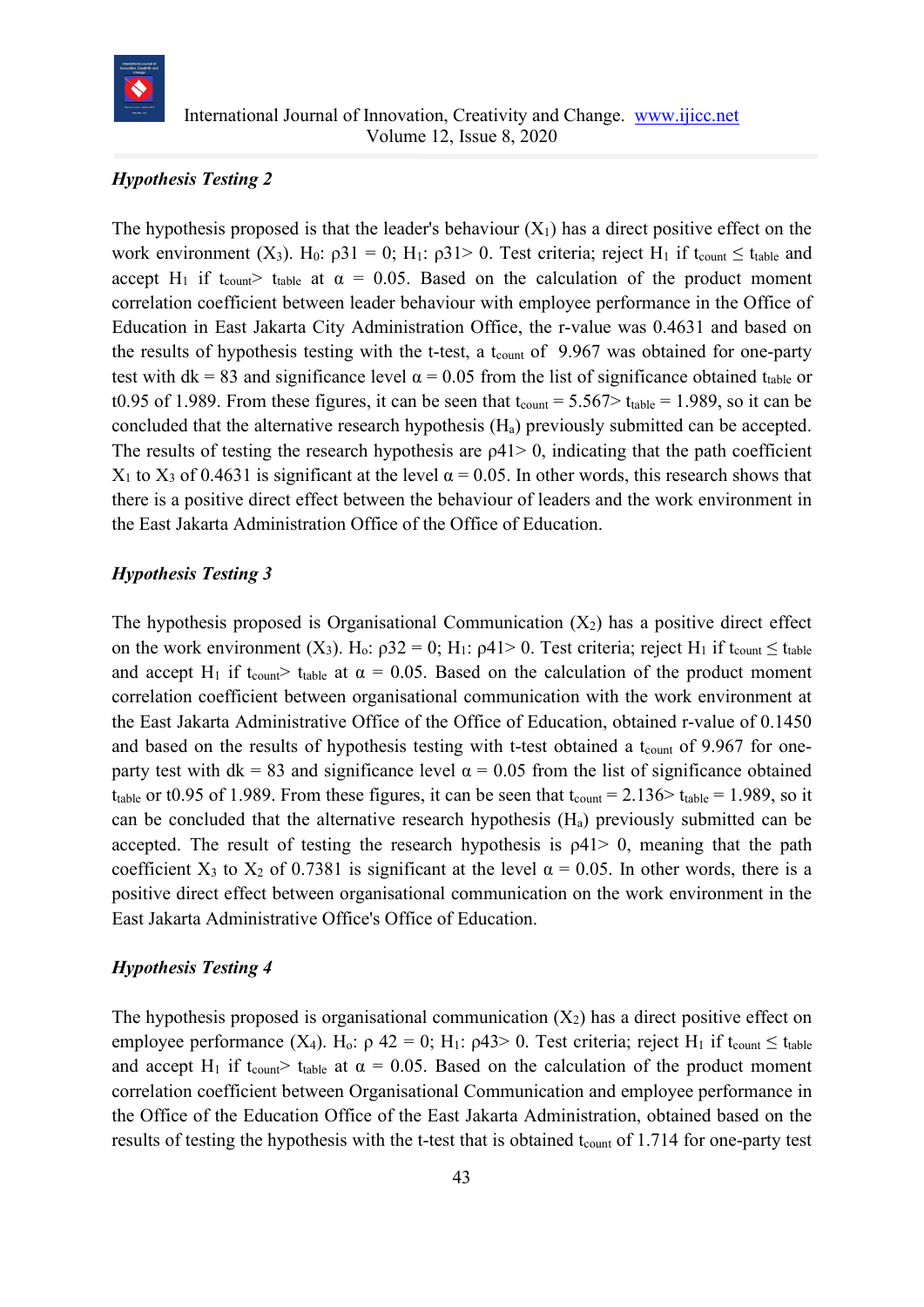

with dk = 83 and significance  $\alpha$  = 0.05 from the distribution list obtained t0.095 amounted to 1.663. So t<sub>count</sub> t<sub>table</sub> or 1.714 > 1.663 so that it can be concluded that the research hypothesis  $(H_a)$  submitted previously, was accepted. The result of testing the research hypothesis is  $\rho$ 42> 0, this means that the path coefficient  $X_3$  to  $X_4$  of 0.18487 is significant at the level  $\alpha = 0.05$ . Therefore, there is a positive direct effect between Organisational Communication and employee performance in the East Jakarta Administration Office of the Office of Education.

## *Hypothesis Testing 5*

The hypothesis proposed is that the work environment  $(X_3)$  has a direct positive effect on employee performance  $(X_4)$ . H<sub>0</sub>:  $\rho$  43 = 0; H<sub>1</sub>:  $\rho$ 42> 0. Test criteria; reject H<sub>1</sub> if t<sub>count</sub>  $\leq$  ttable and accept H<sub>1</sub> if tcount> t<sub>table</sub> at  $\alpha = 0.05$ . Based on the calculation of the Product Moment correlation coefficient between the work environment and the performance of employees in the Office of Education in East Jakarta Administrative Office, obtained based on the results of testing the hypothesis by t-test that is obtained t<sub>count</sub> of 3.534 for one-party test with  $dk =$ 83 and significance  $\alpha = 0.05$  from the distribution list obtained t0.095 amounted to 1.989. So  $t_{\text{count}}$  t<sub>table</sub> or 3.534 1.989, indicating that the research hypothesis (H<sub>a</sub>) is supported. The result of testing the research hypothesis is  $\rho$ 43> 0, this means that the path coefficient  $X_1$  to X<sub>4</sub> of 0.36162 is significant at the level  $\alpha$  = 0.05. Thus, a positive relationship was seen between the work environment and the performance of employees at the East Jakarta Administrative Office of the Office of Education.

#### **Discussion and Conclusion**

Based on the results of this study, it can be concluded that the three variables used in building employee performance, namely: leader behaviour, work environment, and organisational communication can be used as a correct theoretical model. Likewise, to build a conducive work environment, the model with two variales leader behaviour and organisational communication can be used as a correct theoretical model. Even so the positive direct effect on each of the other variables that have not been revealed in this study is effective for the variables in building employee performance. The results of the study of leader behaviour with employee performance can be stated that there is a relationship between leader behaviour with employee performance, which accounts for 54.48%. From the results of these values, iif the effective leadership behaviour is improved, employee performance will also increase, and vice versa. This result indicates the positive relationship between leader behaviour with employee performance. This result is in line with previous studies about the positive influence of leadership behaviour on employee's performance (Mubarak, 2014; Nawoseing'ollan & Roussel, 2017; Wang, Tsui, & Xin, 2011). Furthermore, leadership behaviour has a direct influence on other parties in the organisation by influencing the performance of its employees, also influencing in any organisation because it makes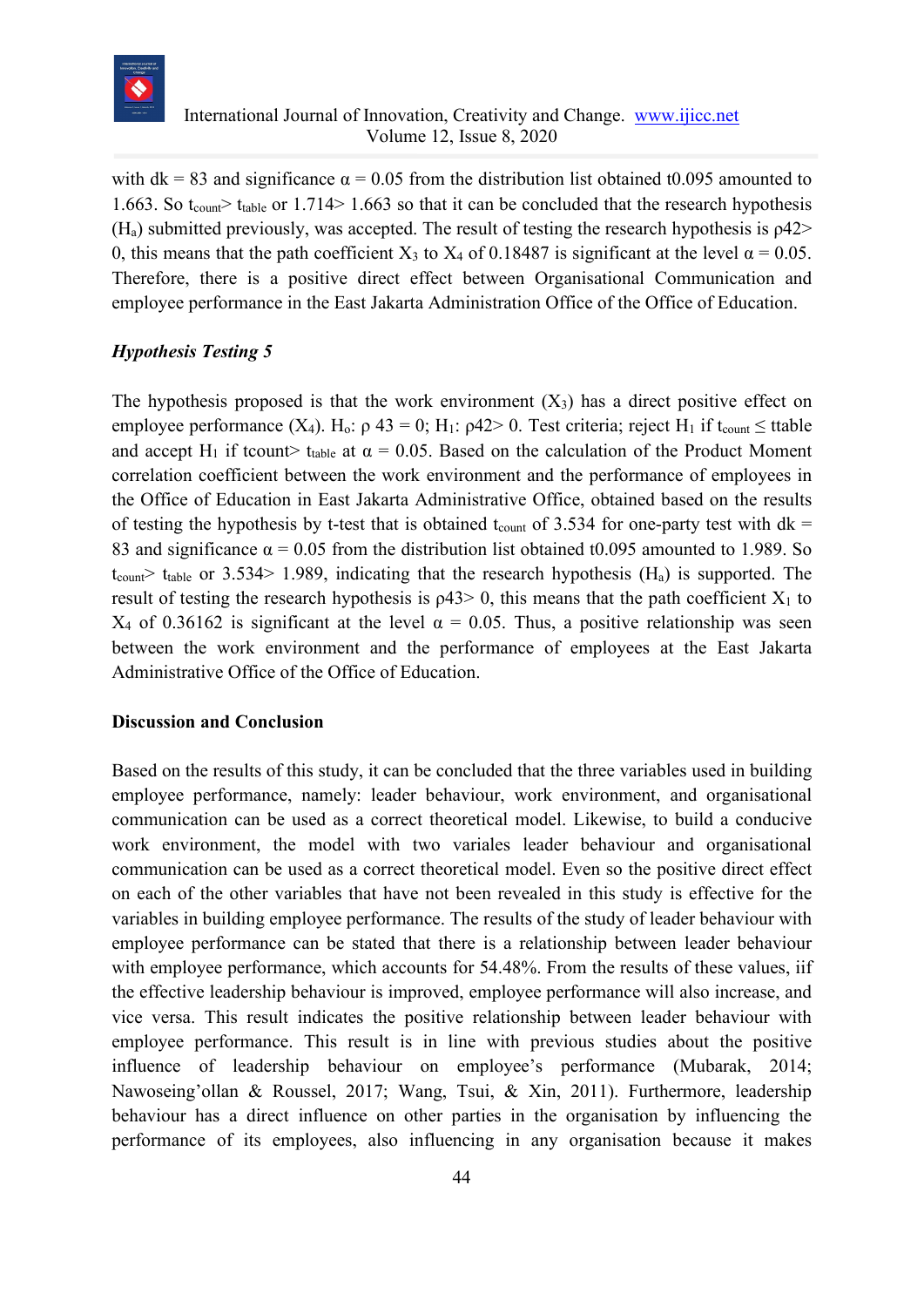

employees feel good and happy about their leaders (Mubarak, 2014). The behaviour leadership will increase to a better understanding to enhance organisational effectiveness and employees' performance (Go & Je, 2015). In addition, if the leadership behaviour goes with optimal function, it can increase and boost employees' performance with good work satisfaction and motivation (Khan et al., 2015; Mohamud, Mohamed, & Mohamud, 2015).

Moreover, the study shows that there is a relationship between the behaviour of leaders and a work environment of 21.4%. From the results of these values, if the effective leadership behaviour is improved, the work environment will also be more conducive, and vice versa, indicating a positive relationship between leadership behaviour and work environment. The previous research also stated that behaviour leadership significantly influenced work environment (Chandra & Priyono, 2015; Li et al., 2019; Taty & Basir, 2016).

The results of research also indicate a relationship between organisational communication with the work environment of 2.1%. if effective organisational communication is carried out, the work environment will also be more conducive, and vice versa, indicating a positive relationship between organisational communication andthe work environment. From these results, it can be understood that Employees broadly agree that the employee's work environment is affected by a) noise levels, b) air quality, c) working hours, d) additional quality, e) linkages between employees, and f) clear organisational communication.

The results of this study also show that organisational communication variables have a direct influence with a path coefficient of 0.0342 (3.42%) on employee performance. From these results, it can be understood that employees generally agree that employee organisational communication is influenced by a) upward communication, b) downward communication, c) horizontal communication, and d) informal communication. The results showe that: a) the leader behaviour variable has a direct positive effect with a path coefficient of 54.48% on employee performance, b) the work environment variable has a positive direct effect with a path coefficient of 13.08% on employee performance, and c) organisational communication variables have a direct positive effect with a path coefficient of 3.42% on employee performance. Overall, based on the results of this study, the ways to improve employee performance are: by increasing the effectiveness of leader behaviour, effective work environment and improving organisational communication. Based on the results of data analysis, the following conclusions can be drawn:

a) Leader's behaviour has a direct positive effect on employee performance in the East Jakarta Administrative Office's Office of Education. In other words, the more effective the leader's behaviour, the higher the employee's performance.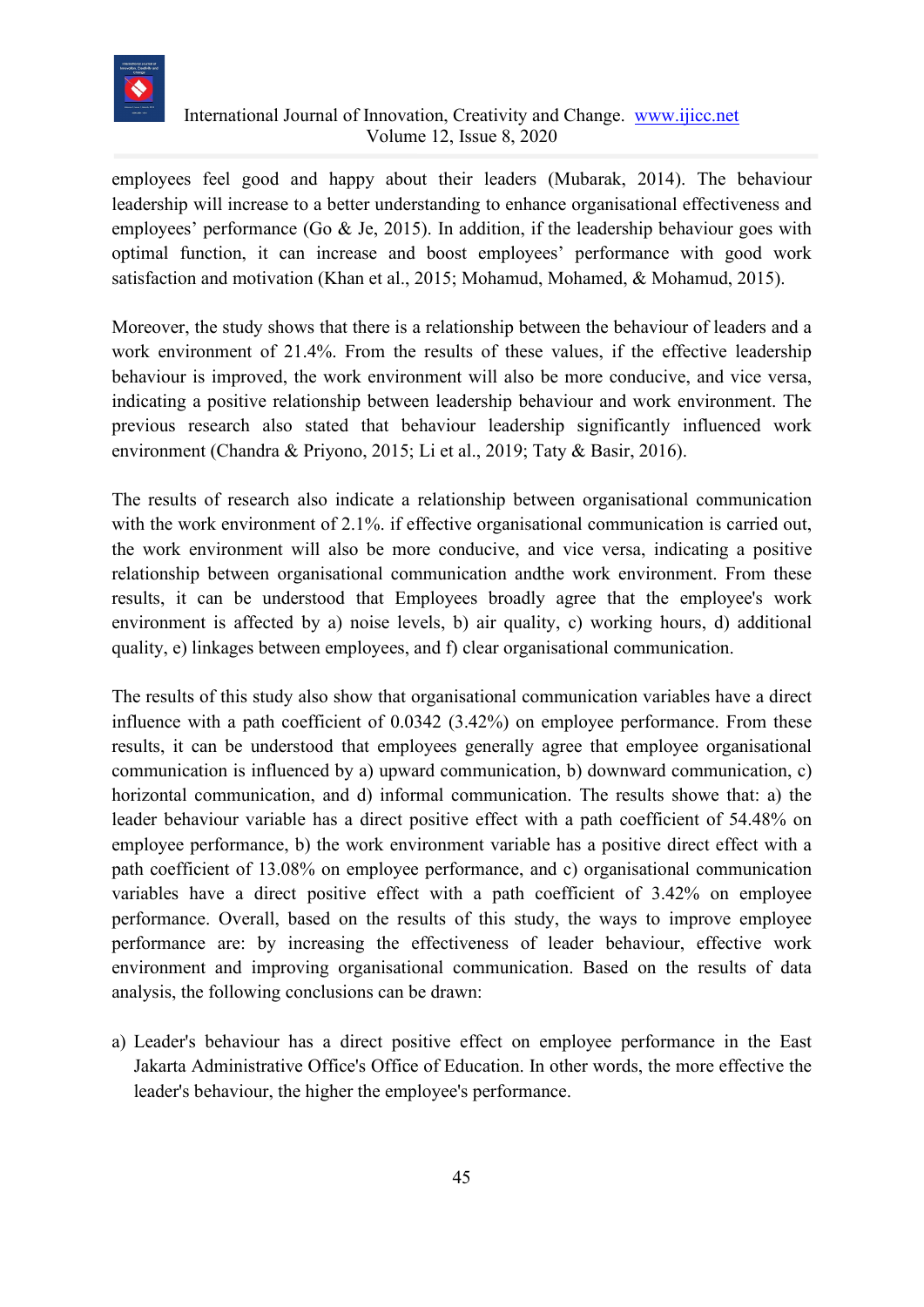

- b) Leader's behaviour has a direct positive effect on the work environment at the East Jakarta Administration Office of the Office of Education. In other words, the more effective the behaviour of the leader, the more conducive the employee's work environment.
- c) Organisational communication has a direct positive effect on the work environment at the East Jakarta Administration Office of the Office of Education. In other words, the more effective organisational communication, the more conducive the employee's work environment.
- d) The work environment has a direct positive effect on employee performance in the East Jakarta Administrative Office's Office of Education. In other words, the more effective the work environment, the higher the employee's performance.
- e) Organisational communication has a direct positive effect on employee performance in the East Jakarta Administrative Office's Office of Education. In other words, the more effective organisational communication, the higher the employee's performance.

Based on the research findings, it can be stated that variations that arise in employee performance can be influenced by variations in leader behaviour, work environment, and organisational communication. Therefore, in order to improve employee performance, various efforts to improve effective leader behaviour, work environment, and organisational communication must be included in the strategic planning for the development of education Human Resources (HR), specifically, employee performance in the Tribal Office of the East Jakarta City Administration Education Office. Even so, further research should pay attention to other variables related to employee performance variables. Based on the conclusions of the research, it is necessary to make effort to improve employee performance, because a qualified agency must realise that the existence of the institution is highly dependent on the performance of its employees. In other words, the success of an agency in achieving its goals is largely determined by the performance of employees.

## **Limitation and Implication**

#### *Limitation*

As a scientific work, this research has been done as well as possible in accordance with scientific research procedures. However, it was realised that the results obtained did not escape the shortcomings or weaknesses due to existing limitations. Limitations that can be observed and may occur during the study include data collection instruments. They may not reveal all studied aspects, even though they have been previously validated and tested. In addition, limitations are from researchers in compiling tests from instrument statements, so that there are still statements and tests used that indicators and research variables are less revealed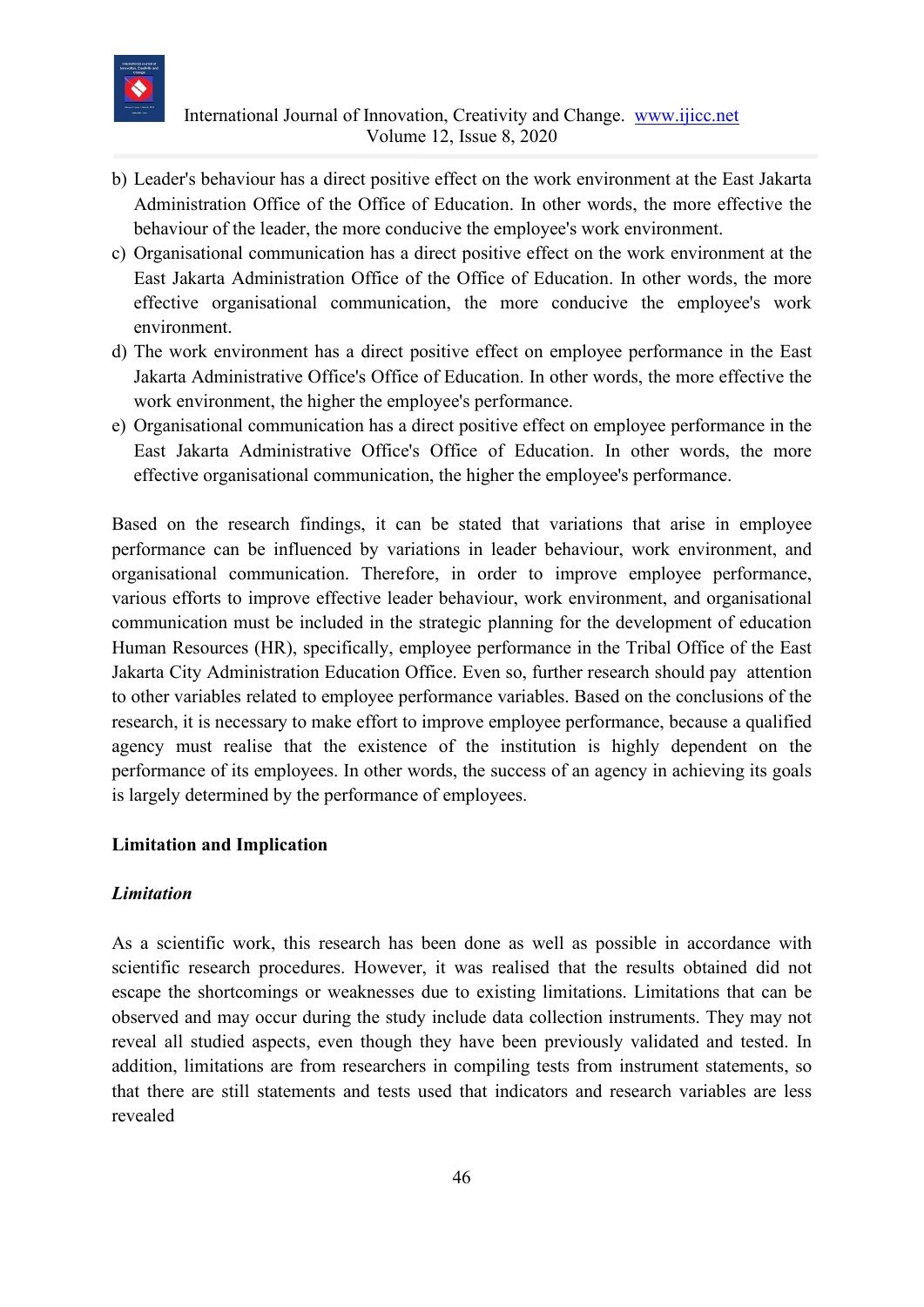

# *Implication*

These findings indicate that there is an influence of leader behaviour, work environment, organisational communication both directly and indirectly on employee performance. The findings of this study also strengthen theories related to research variables, where employee performance is influenced by a variety of variations and exogenous variables such as leader behaviour, work environment, and organisational communication so that it is consistent with the proposed theoretical model. These findings are expected to be an addition or reference to research related to employee performance, particularly research with exogenous variables of leader behaviour, work environment, and relevant organisational or research communication. Based on these findings, then to improve employee performance, it is necessary to pay attention to these three variables, namely leader behaviour, work environment, and organisational communication.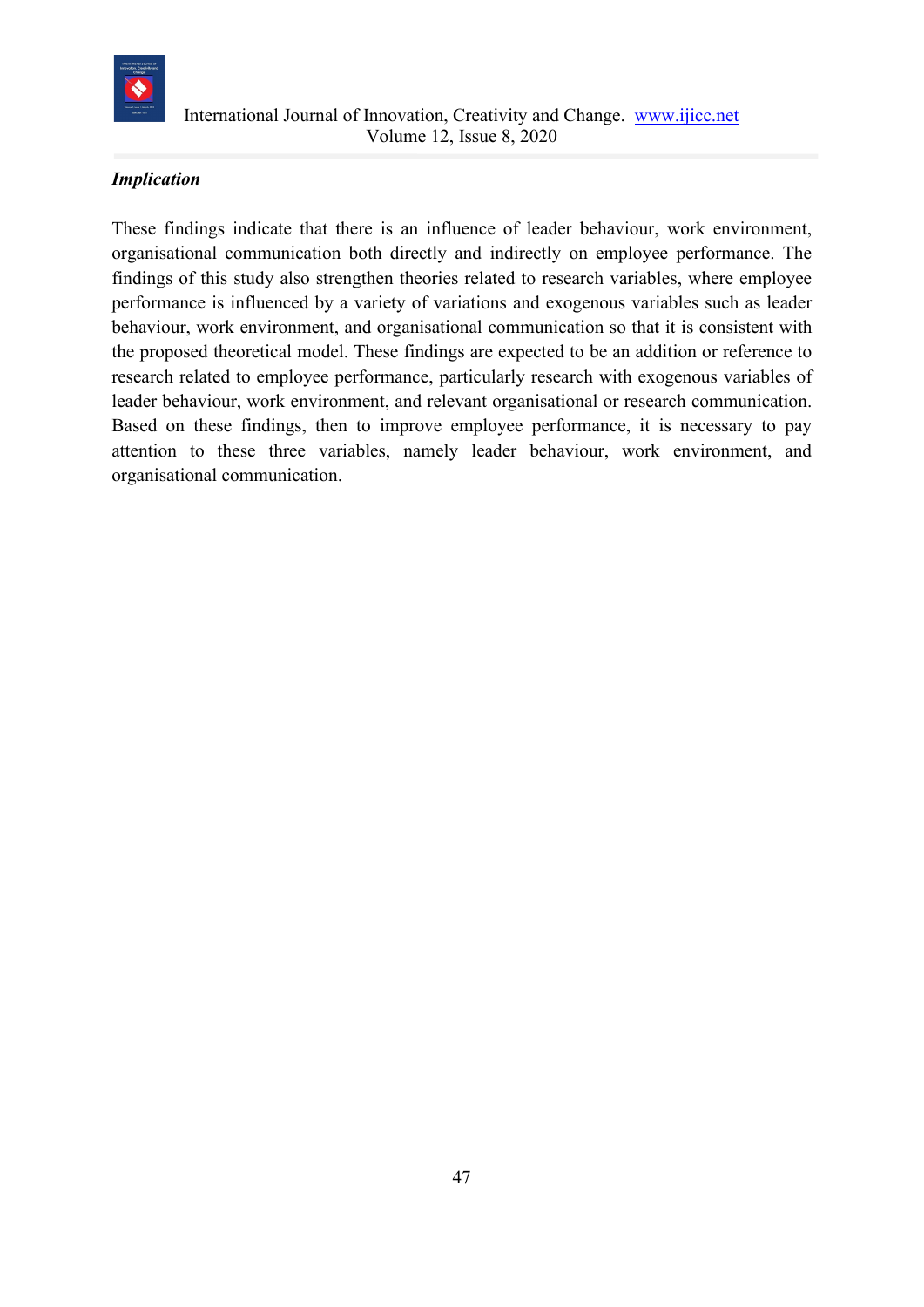

#### **REFERENCES**

- Armstrong, M. (2009). *Armstrong's handbook of human resource management practice* (11th ed.). London, United Kingdom: Kogan Page Ltd.
- Armstrong, M. (2017). *Armstrong's handbook of performance management : an evidencebased guide to delivering high performance* (6th ed.). London, United Kingdom: Kogan Page Ltd.
- Babatunde, O. (2015). Importance of effective communication in public organisations. *Issues in Social Science*, *3*(2), 78–89. https://doi.org/10.5296/iss.v3i2.8596
- Baron, A., & Armstrong, M. (2008). *Human capital management: achieving added value through people*. London, United Kingdom: Kogan Page Ltd.
- Burmansah, B., Rugaiyah, R., & Mukhtar, M. (2019). A case study of mindful leadership in an ability to develop focus, clarity, and creativity of the Buddhist higher education institute leader. *International Journal of Higher Education*, *8*(6), 57–69. https://doi.org/10.5430/ijhe.v8n6p57
- Burmansah, B., Sujanto, B., & Mukhtar, M. (2019). Work-life quality, job involvement, and affective commitment of school teachers. *International Journal of Recent Technology and Engineering*, *8*(2 Special Issue 9), 159–164. https://doi.org/10.35940/ijrte.B1034.0982S919
- Byars, L. L., Rue, L. W., & Ibrahim, N. A. (2016). *Human resource management* (11th ed.). OH, United States: McGraw-Hill Education.
- Chandra, T., & Priyono, P. (2015). The influence of leadership styles, work environment and job satisfaction of employee performance—studies in the school of smpn 10 surabaya. *International Education Studies*, *9*(1), 131–140. https://doi.org/10.5539/ies.v9n1p131
- Colquitt, J. A., LePine, J. A., & Wesson, M. J. (2018). *Organisational behaviour: improving performance and commitment in the workplace* (6th ed.). OH, United States: McGraw-Hill Education.
- Cragan, J., Wright, D. W., & Kasch, C. R. (2008). *Communication in small groups* (Internatio). CA, United States: Cengage Learning, Inc.
- Daud, K. A. K., Holian, R., & Zhang, J. (2014). Job satisfaction and organisational commitment in the public sector: a study of a closed government agency. *International Journal of Innovation, Management and Technology*, *5*(5), 362–367. https://doi.org/DOI: 10.7763/IJIMT.2014.V5.541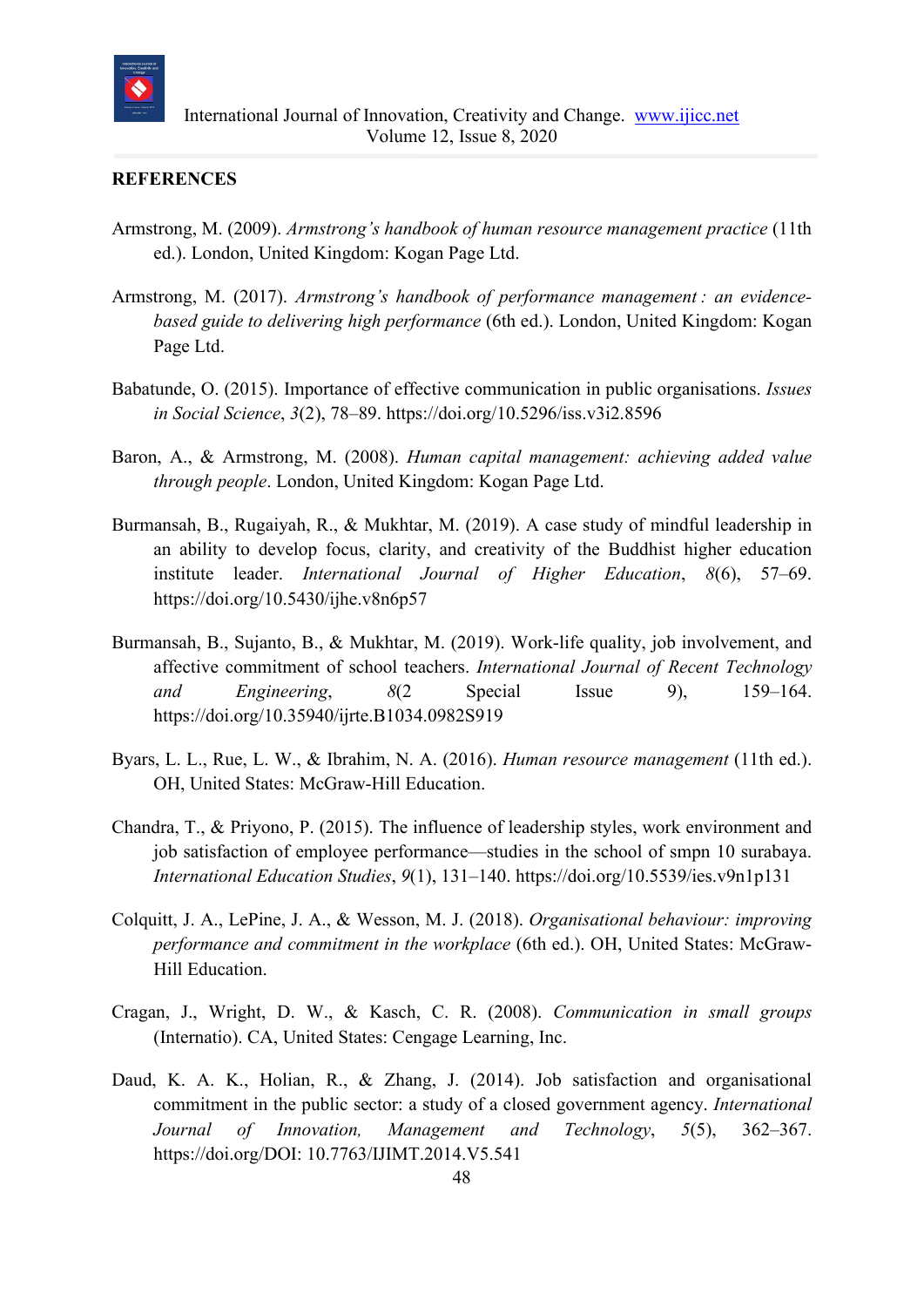

- Davidson, M. J., & Fielden, S. L. (2003). *Individual diversity and psychology in organisations*. New York, United States: John Wiley & Sons Inc.
- DeVito, J. (2019). *The nonverbal communication book*. Iowa, United States: Kendall/Hunt Publishing Co.
- Dolly, K. C., & Nonyelum, O. P. (2018). Impact of autocratic leadership style on job performance of subordinates in academic libraries in port harcourt, rivers state, nigeria. *International Journal of Research - Granthaalayah*, *6*(10), 212–220. https://doi.org/10.5281/zenodo.1486215
- Evangelinou, Orthodoxia, P., Kourtesopoulou, A., & Kriemadis, A. (2019). The relationship between leadership behaviours and job satisfaction: the case of athens municipal sector. *Business & Entreprenurship Journal*, *8*(1), 49–62. Retrieved from https://www.researchgate.net/publication/331297389 The Relationship between Lead ership\_Behaviours\_and\_Job\_Satisfaction\_The\_Case\_of\_Athens\_Municipal\_Sector
- Fatayan, A., Hanafi, I., & Sari, E. (2019). School based management at private islamic junior high school at south jakarta. *First International Conference on Technology and Educational Science*, 10–16. https://doi.org/10.4108/eai.21-11-2018.2282035
- Gibson, J. L. (2012). *Organisations: Behaviour, Structure, Processes*. New York, United States: MgGraw-Hill.
- Go, I., & Je, O. (2015). Impact of leadership style on organisation performance: a critical literature review. *Arabian J Bus Manag Review*, *54172*(10), 2223–5833. https://doi.org/10.4172/2223-5833.1000142
- Goldhaber, G. M. (1993). *Organisational communication* (6th ed.). IA, United States: McGraw-Hill Education - Europe.
- Hersey, P. H., Blanchard, K. H., & Johnson, D. E. (2012). *Management of organisational behaviour* (10th ed.). Boston, United States: Pearson Education (US).
- Inuwa, M. (2016). Job satisfaction and employee performance: an empirical approach. *The Millennium University Journal*, *1*(1), 90–103. Retrieved from http://www.themillenniumuniversity.edu.bd/journal/index.php/TMUJ/article/view/10
- Janasz, S. de, Dowd, K., & Schneider, B. (2018). *Interpersonal skills in organisations* (6th ed.). OH, United States: McGraw-Hill Education.
- Jex, S. M., & Britt, T. W. (2015). *Organisational psychology: a scientist-practitioner approach* (3rd ed.). New York, United States: John Wiley & Sons Inc.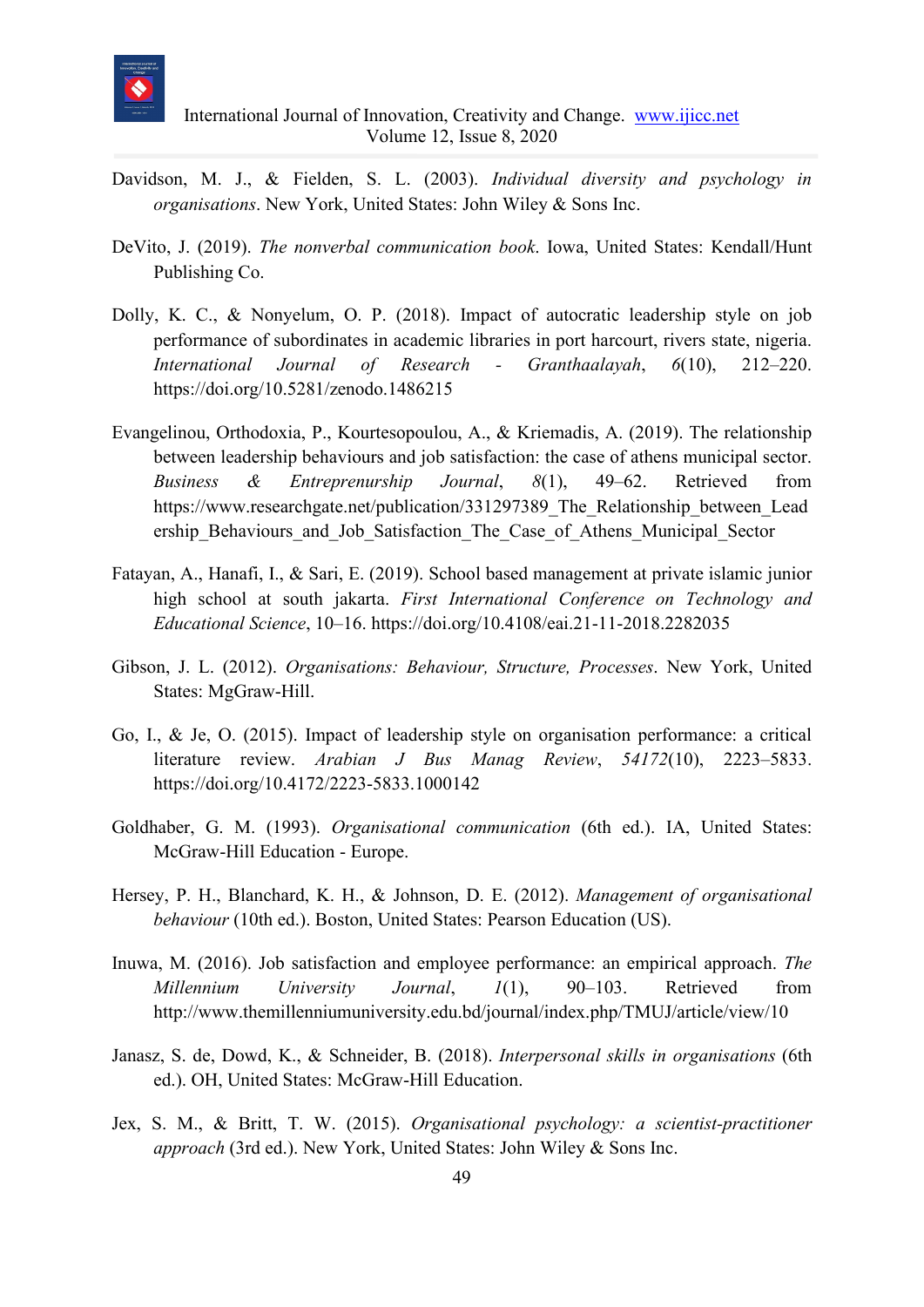

- Jones, G. R. (2012). *Organisational theory, design, and change* (7th ed.). Harlow, United Kingdom: Pearson Education Limited.
- Khan, M. S., Khan, I., Qureshi, Q. A., Ismail, H. M., Rauf, H., Latif, A., & Tahir, M. (2015). The styles of leadership: a critical review. *Public Policy and Administration Research*, *5*(3), 87–93. https://doi.org/10.2307/2372326
- Li, H., Sajjad, N., Wang, Q., Ali, A. M., Khaqan, Z., & Amina, S. (2019). Influence of transformational leadership on employees' innovative work behaviour in sustainable organisations: test of mediation and moderation processes. *Sustainability (Switzerland)*, *11*(6), 1–21. https://doi.org/10.3390/su11061594
- Luarn, P., & Huang, K.-L. (2009). Factors influencing government employee performance via information systems use: an empirical study. *Electronic Journal of E-Government*, *7*(3), 227–240. Retrieved from http://www.ejeg.com/volume7/issue3
- Malik, M. I., Ahmad, A., Gomez, S. F., & Ali, M. (2011). A study of work environment and employees' performance in Pakistan. *African Journal of Business Management*, *5*(34), 13227–13232. https://doi.org/10.5897/ajbm11.1502
- Mohammadi, Q. (2018). Factors affecting employee' s performance: a case of kabul based government employees. *Kardan Journal of Economics and Management Sciences*, *1*(2), 121–132. Retrieved from https://kardan.edu.af/data/public/files/issue2 qaismohammadi.pdf
- Mohamud, A. S., Mohamed, B. H., & Mohamud, G. Y. (2015). *The relationship between leadership behaviours and employee performance: evidence from somali telecommunication industry*. *4*(April), 52–60.
- Mubarak, E. (2014). Leadership behaviours and its effects on employees' happiness. *International Journal of Scientific & Engineering Research*, *5*(10), 622–624. Retrieved from https://www.ijser.org/researchpaper/Leadership-behaviours-and-its-effects-onemployees-happiness.pdf
- Muda, I., Rafiki, A., & Harahap, M. R. (2014). Factors influencing employees' performance: a study on the Islamic banks in Indonesia. *International Journal of Business and Social Science*, *5*(2), 73–81.
- Nawoseing'ollan, D., & Roussel, J. (2017). Influence of leadership styles on employees' performance: a study of turkana county, Kenya. *International Journal of Business and Social Science*, *8*(7), 82–98. Retrieved from http://ijbssnet.com/journals/Vol\_8\_No\_7\_July\_2017/9.pdf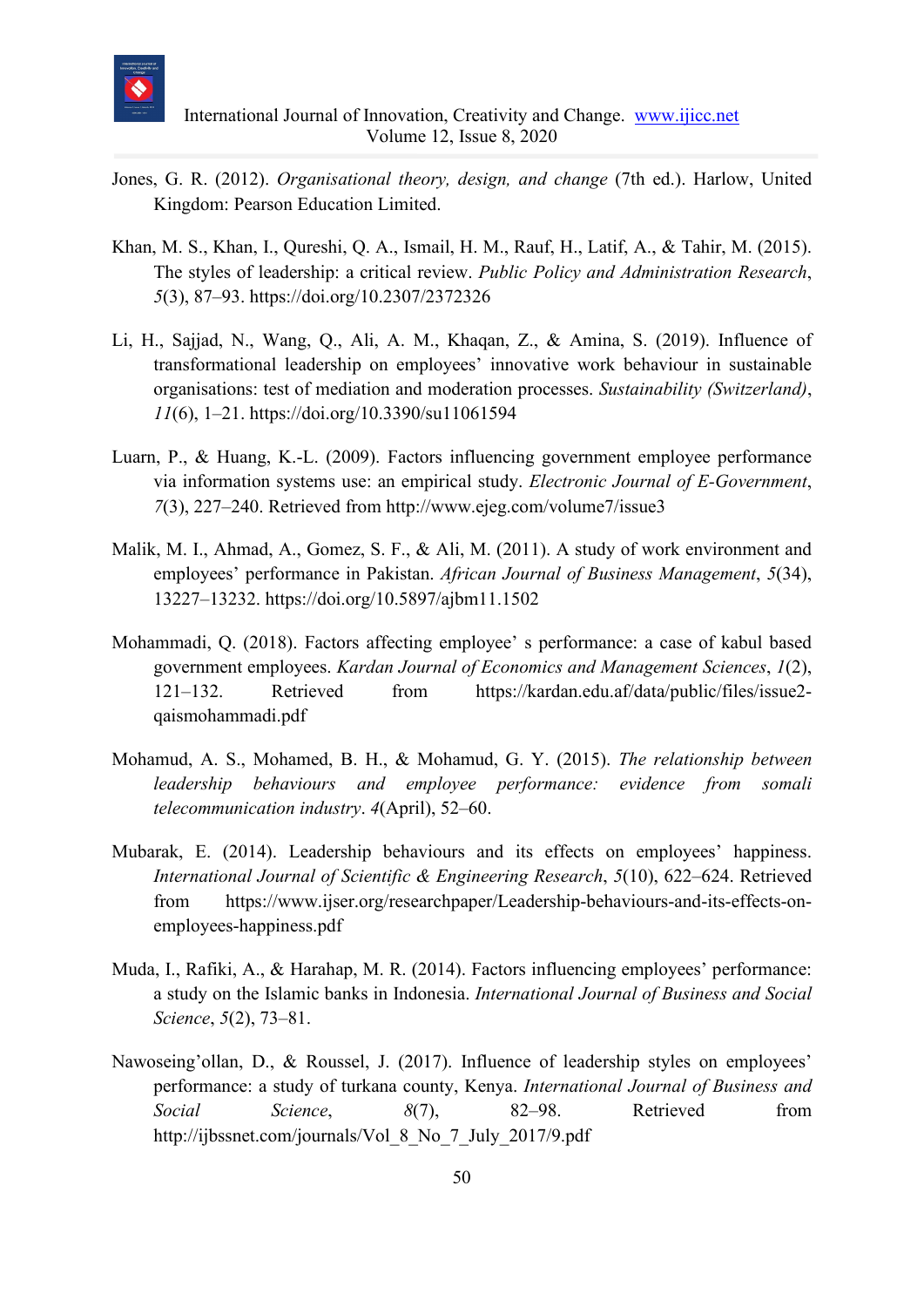

- Nzuve, S. N. M., & Njambi, M. P. (2015). Factors perceived To influence employees' performance: a case of the independent electoral and boundaries commission. *Problems of Management in the 21st Century*, *10*(2), 88–99. Retrieved from https://www.scientiasocialis.lt/pmc/?q=node/130
- Pierce, J. L., & Newstrom, J. W. (2010). *Leaders and the leadership process: readings selfassessments and applications* (6th ed.). NY, United States: McGraw-Hill Education - Europe.
- Pynes, J. E., & Lombardi, D. N. (2002). *Human resources management for health care organisations: a strategic approach* (1st ed.). New York, United States: John Wiley & Sons Inc.
- Raptou, E., Stamatis, P. J., & Raptis, N. (2017). Communication as an educational skill in school units of the 21st century: a survey research. *Asian Education Studies*, *2*(2), 1–9. https://doi.org/10.20849/aes.v2i2.153
- Ripki, A. J. H. (2019). Relationship between motivation and job satisfaction with performance. *1st International Conference on Technology and Educational Science (ICTES 2018)*, 56–62. https://doi.org/10.4108/eai.21-11-2018.2282199
- Robbins, S. P., & A. Judge, T. (2016). *Organisational Behaviour, 17th Edition* (17th ed.). London, United Kingdom: Pearson Education Limited.
- Robbins, S. P., & Coulter, M. A. (2017). *Management* (14th ed.). Harlow, United Kingdom: Pearson Education Limited.
- Rorong, S. V. (2016). The impact of physical work environment toward employee performance at pt. bank negara indonesia manado regional office. *EMBA Journal*, *4*(1), 441–450.
- Sedarmayanti, M. (2001). *Human resource and work productivity*. Bandung, Indonesia: CV. Mandar Maju.
- Sekaran, U. (2016). *Research methods for business: a skill-building approach* (7th ed.). https://doi.org/9781119165552
- Shonubi, A. O., & Akintaro, A. A. (2016). The impact of effective communication on the perceptions of employees: impact of communications. *The International Journal of Social Sciences and Humanities Invention*, *3*(3), 1904–1914. https://doi.org/10.18535/ijsshi/v3i3.1